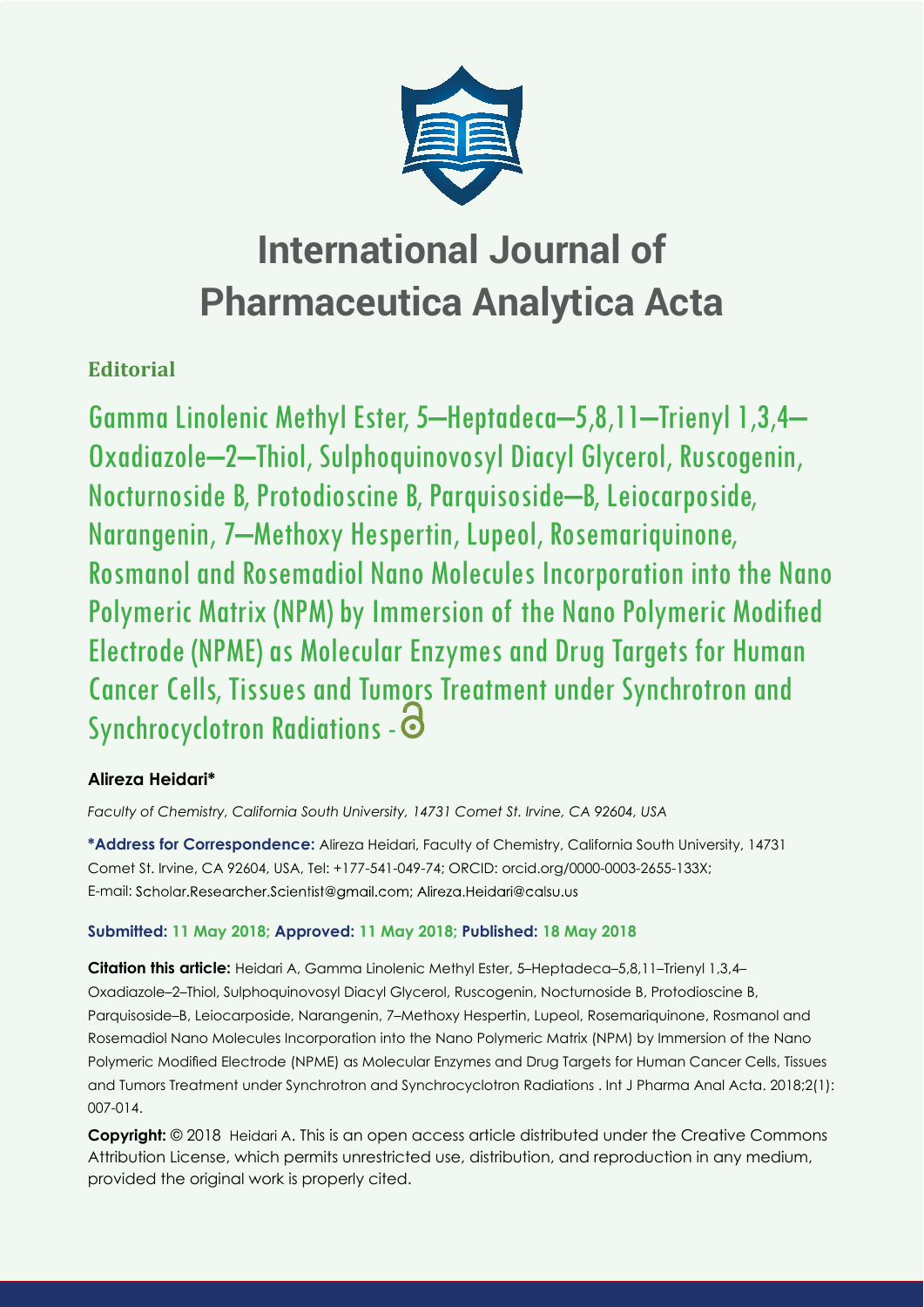#### **EDITORIAL**

In the current editorial, we study Gamma Linolenic Methyl Ester, 5–Heptadeca–5,8,11–Trienyl 1,3,4–Oxadiazole–2–Thiol, Sulphoquinovosyl Diacyl Glycerol, Ruscogenin, Nocturnoside B, Protodioscine B (Figure 1), Parquisoside–B, Leiocarposide, Narangenin, 7–Methoxy Hespertin, Lupeol, Rosemariquinone, Rosmanol and Rosemadiol Nano molecules (Figure 2) incorporation into the Nano Polymeric Matrix (NPM) by immersion of the Nano Polymeric Modified Electrode (NPME) as molecular enzymes and drug targets for human cancer cells, tissues and tumors treatment under synchrotron and synchrocyclotron radiations. In this regard, the development of Chemical Modified Electrodes (CEMs) is at present an area of great interest. CEMs can be divided broadly into two main categories; namely, surface modified and bulk modified electrodes. Methods of surface modification include adsorption, covalent bonding, attachment of polymer Nano films, etc. Polymer Nano film coated electrodes can be differentiated from other modification methods such as adsorption and covalent bonding in that they usually involve multilayer as opposed to monolayer frequently encountered for the latter methods. The thicker Nano films imply more active sites which lead to larger analytical signals. This advantage coupled with other, their versatility and wide applicability, makes polymer Nano film modified electrodes particularly suitable for analytical applications [1–27].

Electrochemical polymerization offers the advantage of reproducible deposition in terms of Nano film thickness and loading, making the immobilization procedure of a metal–based electro catalyst very simple and reliable for Gamma Linolenic Methyl Ester, 5-Heptadeca-5,8,11-Trienyl 1,3,4-Oxadiazole-2-Thiol, Sulphoquinovosyl Diacyl Glycerol, Ruscogenin, Nocturnoside B, Protodioscine B, Parquisoside–B, Leiocarposide, Narangenin, 7– Methoxy Hespertin, Lupeol, Rosemariquinone, Rosmanol and Rosemadiol Nano molecules incorporation into the Nano Polymeric Matrix (NPM) by immersion of the Nano Polymeric Modified Electrode (NPME) as molecular enzymes and drug targets for human cancer cells, tissues and tumors treatment under synchrotron and synchrocyclotron radiations. Also, it must be notice that the nature of working electrode substrate in electropreparation of polymeric Nano film is very important, because properties of polymeric Nano films depend on the working electrode anti-cancer Nano materials. The ease and fast preparation and of obtaining a new reproducible surface, the low residual current, porous surface and low cost of Multi–Walled Carbon Nanotubes (MWCNTs) paste are some advantages of Carbon Paste Electrode (CPE) over all other solid electrodes [28–92].

On the other hand, it has been shown that, macrocyclic complexes of Gamma Linolenic Methyl Ester, 5–Heptadeca–5,8,11–Trienyl 1,3,4-Oxadiazole-2-Thiol, Sulphoquinovosyl Diacyl Glycerol, Ruscogenin, Nocturnoside B, Protodioscine B, Parquisoside–B, Leiocarposide, Narangenin, 7–Methoxy Hespertin, Lupeol, Rosemariquinone, Rosmanol and Rosemadiol Nano molecules are interest as modifying agents because in basic media Gamma Linolenic Methyl Ester, 5–Heptadeca–5,8,11–Trienyl 1,3,4– Oxadiazole-2-Thiol, Sulphoquinovosyl Diacyl Glycerol, Ruscogenin, Nocturnoside B, Protodioscine B, Parquisoside–B, Leiocarposide, Narangenin, 7–Methoxy Hespertin, Lupeol, Rosemariquinone, Rosmanol and Rosemadiol Nano molecules redox centers show high catalytic activity towards the oxidation of small organic anti–cancer Nano compounds. The high-valence species of Gamma Linolenic Methyl Ester, 5–Heptadeca–5,8,11–Trienyl 1,3,4–Oxadiazole–2–

**SCIRES Literature - Volume 2 Issue 1 - www.scireslit.com Page -008**

Thiol, Sulphoquinovosyl Diacyl Glycerol, Ruscogenin, Nocturnoside B, Protodioscine B, Parquisoside–B, Leiocarposide, Narangenin, 7–Methoxy Hespertin, Lupeol, Rosemariquinone, Rosmanol and Rosemadiol Nano molecules seem to act as strong oxidizing agents for low–electro activity organic substrates. 1,2–Dioxetane (1,2– Dioxacyclobutane), 1,3–Dioxetane (1,3–Dioxacyclobutane), DMDM Hydantoin and Sulphobe as the anti–cancer organic intermediate products of methanol oxidation as well as formic acid, is important to investigate its electrochemical oxidation behaviour in Gamma Linolenic Methyl Ester, 5–Heptadeca–5,8,11–Trienyl 1,3,4– Oxadiazole-2-Thiol, Sulphoquinovosyl Diacyl Glycerol, Ruscogenin, Nocturnoside B, Protodioscine B, Parquisoside–B, Leiocarposide, Narangenin, 7–Methoxy Hespertin, Lupeol, Rosemariquinone, Rosmanol and Rosemadiol Nano molecules incorporation into the Nano Polymeric Matrix (NPM) by immersion of the Nano Polymeric Modified Electrode (NPME) as molecular enzymes and drug targets for human cancer cells, tissues and tumors treatment under synchrotron and synchrocyclotron radiations [93–110].

In this editorial, we decided to combine the above mentioned



Heptadeca–5,8,11–Trienyl 1,3,4–Oxadiazole–2–Thiol, Sulphoquinovosyl Diacyl Glycerol, Ruscogenin, Nocturnoside B and Protodioscine B Nano molecules.



**Figure 2:** Molecular structure of Parquisoside–B, Leiocarposide, Narangenin, 7–Methoxy Hespertin, Lupeol, Rosemariquinone, Rosmanol and Rosemadiol Nano molecules.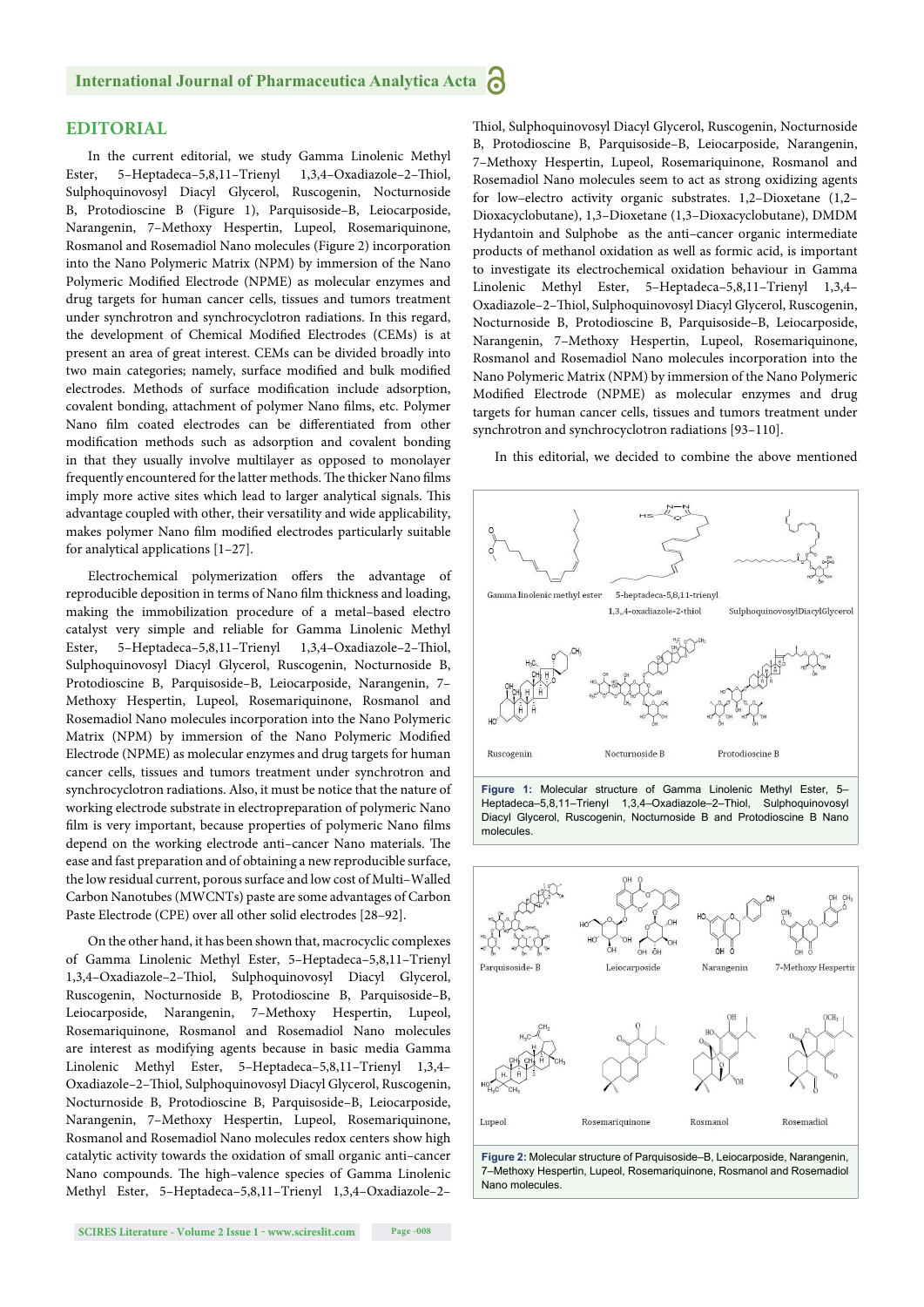advantageous features for the aim of Gamma Linolenic Methyl Ester, 5-Heptadeca-5,8,11-Trienyl 1,3,4-Oxadiazole-2-Thiol, Sulphoquinovosyl Diacyl Glycerol, Ruscogenin, Nocturnoside B, Protodioscine B, Parquisoside–B, Leiocarposide, Narangenin, 7– Methoxy Hespertin, Lupeol, Rosemariquinone, Rosmanol and Rosemadiol Nano molecules incorporation into the Nano Polymeric Matrix (NPM) by immersion of the Nano Polymeric Modified Electrode (NPME) as molecular enzymes and drug targets for human cancer cells, tissues and tumors treatment under synchrotron and synchrocyclotron radiations. Furthermore, in this editorial, we prepared poly Nano films by electro polymerization at the surface of Multi-Walled Carbon Nanotubes (MWCNTs) paste electrode. Then, Gamma Linolenic Methyl Ester, 5–Heptadeca–5,8,11–Trienyl 1,3,4– Oxadiazole-2-Thiol, Sulphoquinovosyl Diacyl Glycerol, Ruscogenin, Nocturnoside B, Protodioscine B, Parquisoside–B, Leiocarposide, Narangenin, 7–Methoxy Hespertin, Lupeol, Rosemariquinone, Rosmanol and Rosemadiol Nano molecules were incorporated into the Nano Polymeric Matrix (NPM) by immersion of the Nano Polymeric Modified Electrode (NPME) in a solution. The modifier layer of Gamma Linolenic Methyl Ester, 5–Heptadeca–5,8,11–Trienyl 1,3,4–Oxadiazole–2–Thiol, Sulphoquinovosyl Diacyl Glycerol, Ruscogenin, Nocturnoside B, Protodioscine B, Parquisoside–B, Leiocarposide, Narangenin, 7–Methoxy Hespertin, Lupeol, Rosemariquinone, Rosmanol and Rosemadiol Nano molecules at the electrode surface acts as a Nano catalyst for the treatment of human cancer cells, tissues and tumors under synchrotron and synchrocyclotron radiations. Suitability of this Gamma Linolenic Methyl Ester, 5–Heptadeca–5,8,11–Trienyl 1,3,4–Oxadiazole–2– Thiol, Sulphoquinovosyl Diacyl Glycerol, Ruscogenin, Nocturnoside B, Protodioscine B, Parquisoside–B, Leiocarposide, Narangenin, 7–Methoxy Hespertin, Lupeol, Rosemariquinone, Rosmanol and Rosemadiol Nano molecules-modified polymeric Multi-Walled Carbon Nanotubes (MWCNTs) paste electrode toward the electrocatalytic treatment of human cancer cells, tissues and tumors under synchrotron and synchrocyclotron radiations in alkaline medium at ambient temperature was investigated [111–152].

#### **REFERENCES**

- 1. Heidari A, Brown C. Study of composition and morphology of Cadmium Oxide (CdO) nanoparticles for eliminating cancer cells. J Nanomed Res. 2015; 2: 20. https://goo.gl/dE256S
- 2. Alireza H, Brown C. Study of surface morphological, phytochemical and structural characteristics of Rhodium (III) Oxide  $(Rh<sub>2</sub>O<sub>3</sub>)$  nanoparticles. International Journal of Pharmacology, Phytochemistry and Ethnomedicine. 2015; 1: 15-19. https://goo.gl/TnC3x9
- 3. Alireza Heidari. An experimental biospectroscopic study on seminal plasma in determination of semen quality for evaluation of male infertility. Int J Adv Technol. 2016; 7: https://goo.gl/1quWio
- 4. Alireza Heidari. Extraction and preconcentration of n-tolyl-sulfonylphosphoramid-saeure-dichlorid as an anti-cancer drug from plants: a pharmacognosy study. J Pharmacogn Nat Prod. 2016; 2: 103. https://goo.gl/ KP865h
- 5. Alireza Heidari. A thermodynamic study on hydration and dehydration of DNA and RNA-amphiphile complexes. J Bioeng Biomed Sci. 2016; 6. https://goo. gl/2T41E4
- 6. Alireza Heidari. Computational studies on molecular structures and carbonyl and ketene groups' effects of singlet and triplet energies of Azidoketene O=C=CH-NNN and Isocyanatoketene O=C=CH-N=C=O. J Appl Computat Math. 2016; 5: 142. https://goo.gl/S1RNpg
- 7. Alireza Heidari. Study of irradiations to enhance the induces the dissociation of hydrogen bonds between peptide chains and transition from helix structure to random coil structure using ATR-FTIR, Raman and 1 HNMR spectroscopies. J Biomol Res Ther. 2016; 5: 146. https://goo.gl/2dVVfG
- 8. Alireza Heidari. Future prospects of point fluorescence spectroscopy, fluorescence imaging and fluorescence endoscopy in Photodynamic Therapy (PDT) for cancer cells. J Bioanal Biomed. 2016; 8: 135. https://goo.gl/fKzCmH
- 9. Alireza Heidari. A bio-spectroscopic study of DNA density and color role as determining factor for absorbed irradiation in cancer cells. Adv Cancer Prev. 2016; 1: 102. https://goo.gl/zw3Vk1
- 10. Alireza Heidari. Manufacturing process of solar cells using Cadmium Oxide (CdO) and Rhodium (III) Oxide  $(Rh<sub>2</sub>O<sub>3</sub>)$  nanoparticles. J Biotechnol Biomater. 2016; 6: 125. https://goo.gl/D41XKi
- 11. Alireza Heidari. A novel experimental and computational approach to photobiosimulation of telomeric DNA/RNA: a biospectroscopic and photobiological study. J Res Development. 2016; 4: 144. https://goo. gl/8oEYKP
- 12. Alireza Heidari. Biochemical and pharmacodynamical study of microporous molecularly imprinted polymer selective for vancomycin, teicoplanin, oritavancin, telavancin and dalbavancin binding. Biochem Physiol. 2016; 5: 146. https://goo.gl/iNxVii
- 13. Alireza Heidari. Anti-cancer effect of UV irradiation at presence of Cadmium Oxide (CdO) nanoparticles on DNA of cancer cells: a photodynamic therapy study. Arch Cancer Res. 2016; 4: 1. https://goo.gl/PnrhwN
- 14. Alireza Heidari. Biospectroscopic study on Multi-Component Reactions (MCRS) in two a-type and b-type conformations of nucleic acids to determine ligand binding modes, binding constant and stability of nucleic acids in Cadmium Oxide (CdO) nanoparticles-nucleic acids complexes as anti-cancer drugs. Arch Cancer Res. 2016; 4: 2. https://goo.gl/Thxvv6
- 15. Alireza Heidari. Simulation of temperature distribution of DNA/RNA of human cancer cells using time- dependent bio-heat equation and Nd: YAG lasers. Arch Cancer Res. 2016; 4: 2. https://goo.gl/6wVUBV
- 16. Alireza Heidari. Quantitative Structure-Activity Relationship (QSAR) approximation for Cadmium Oxide (CdO) and Rhodium (iii) oxide  $(Rh_2O_3)$ nanoparticles as anti-cancer drugs for the catalytic formation of proviral DNA from viral RNA using multiple linear and non-linear correlation approach. Ann Clin Lab Res. 2016; 4: 1. https://goo.gl/7fQ4ui
- 17. Alireza Heidari. Biomedical study of cancer cells DNA therapy using laser irradiations at presence of intelligent nanoparticles. J Biomedical Sci. 2016; 5: 2. https://goo.gl/crvH7R
- 18. Alireza Heidari. Measurement the amount of vitamin D2 (Ergocalciferol), vitamin D3 (Cholecalciferol) and absorbable Calcium (Ca<sup>2+</sup>), Iron (ii) (Fe<sup>2+</sup>) Magnesium (Mg<sup>2+</sup>), Phosphate (Po<sup>4-</sup>) and Zinc (Zn<sup>2+</sup>) in apricot using High-Performance Liquid Chromatography (HPLC) and spectroscopic techniques. J Biom Biostat. 2016; 7: 292. https://goo.gl/Ldrqmq
- 19. Alireza Heidari. Spectroscopy and quantum mechanics of the Helium Dimer (He<sup>2+</sup>), Neon Dimer (Ne<sup>2+</sup>), Argon Dimer (Ar<sup>2+</sup>), Krypton Dimer (Kr<sup>2+</sup>), Xenon Dimer (Xe<sup>2+</sup>), Radon Dimer(Rn<sup>2+</sup>) and Ununoctium Dimer (Uuo<sup>2+</sup>) molecular cations. Chem Sci J. 2016; 7: 112. https://goo.gl/r61E18
- 20. Alireza Heidari. Human toxicity photodynamic therapy studies on DNA/RNA complexes as a promising new sensitizer for the treatment of malignant tumors using bio-spectroscopic techniques. J Drug Metab Toxicol. 2016; 7: 129. https://goo.gl/sGEY1o
- 21. Alireza Heidari. Novel and stable modifications of intelligent Cadmium Oxide (CdO) nanoparticles as anti-cancer drug in formation of nucleic acids complexes for human cancer cells' treatment. Biochem Pharmacol (Los Angel). 2016; 5: 207. https://goo.gl/cHnXYz
- 22. Alireza Heidari. A combined computational and QM/MM molecular dynamics study on Boron Nitride Nanotubes (BNNTS), Amorphous Boron Nitride Nanotubes (a-BNNTS) and Hexagonal Boron Nitride Nanotubes (h- BNNTS) as hydrogen storage. Struct Chem Crystallogr Commun. 2016; 2: 1. https:// goo.gl/X23Zk2
- 23. Alireza Heidari. Pharmaceutical and analytical chemistry study of Cadmium Oxide (CdO) nanoparticles synthesis methods and properties as anti-cancer drug and its effect on human cancer cells. Pharm Anal Chem Open Access. 2016; 2: 113. https://goo.gl/xo7j6j
- 24. Alireza Heidari. A chemotherapeutic and biospectroscopic investigation of the interaction of double-standard DNA/RNA-binding molecules with Cadmium Oxide (CdO) and Rhodium (III) Oxide  $(Rh<sub>2</sub>O<sub>3</sub>)$  nanoparticles as anti-cancer drugs for cancer cells' treatment. Chemo Open Access. 2016; 5: 129. https:// goo.gl/DUTmN3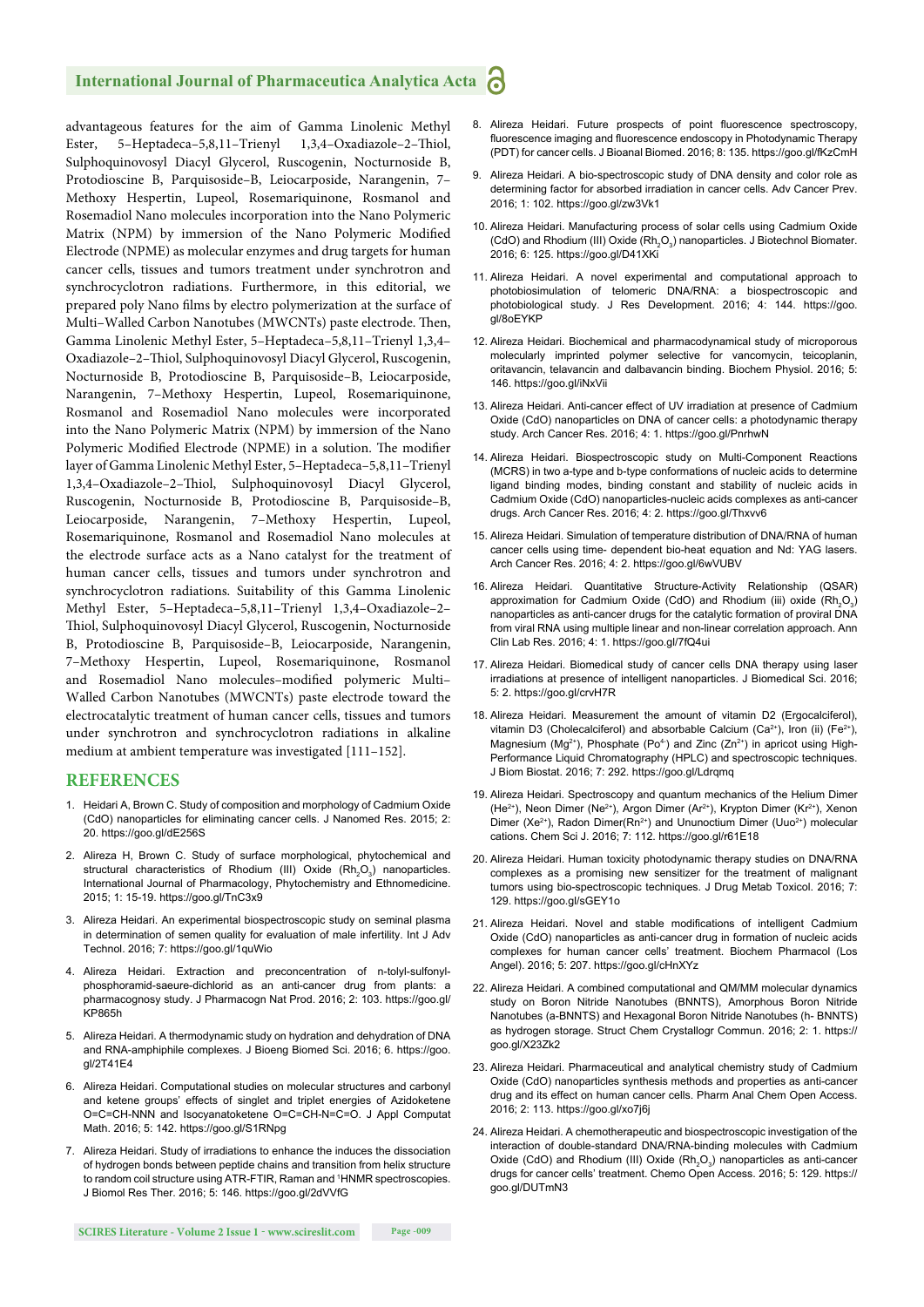- 25. Alireza Heidari. Pharmacokinetics and experimental therapeutic study of DNA and other biomolecules using lasers: advantages and applications. J Pharmacokinet Exp Ther. 2016; 1: 005. https://goo.gl/cdw4XC
- 26. Alireza Heidari. Determination of ratio and stability constant of DNA/RNA in human cancer cells and Cadmium Oxide (CdO) nanoparticles complexes using analytical electrochemical and spectroscopic techniques. Insights Anal Electrochem. 2016; 2: 1. https://goo.gl/WzcQXg
- 27. Alireza Heidari. Discriminate between antibacterial and non-antibacterial drugs artificial neutral networks of a Multilayer Perceptron (MLP) type using a set of topological descriptors. J Heavy Met Toxicity Dis. 2016; 1: 2. https:// goo.gl/tkKeWY
- 28. Alireza Heidari. Combined theoretical and computational study of the belousov-zhabotinsky chaotic reaction and curtius rearrangement for synthesis of mechlorethamine, cisplatin, streptozotocin, cyclophosphamide, melphalan, busulphan and bcnu as anti-cancer drugs. Insights Med Phys. 2016; 1: 2. https://goo.gl/xifgoE
- 29. Alireza Heidari. A translational biomedical approach to structural arrangement of amino acids' complexes: a combined theoretical and computational study. Transl Biomed. 2016; 7: 2. https://goo.gl/rw6pGp
- 30. Alireza Heidari. Ab initio and Density Functional Theory (DFT) studies of dynamic NMR shielding tensors and vibrational frequencies of DNA/RNA and Cadmium Oxide (CdO) nanoparticles complexes in human cancer cells. J Nanomedine Biotherapeutic Discov. 2016; 6: 144. https://goo.gl/Z1tavD
- 31. Alireza Heidari. Molecular dynamics and monte-carlo simulations for replacement sugars in insulin resistance, obesity, LDL cholesterol, triglycerides, metabolic syndrome, Type 2 diabetes and cardiovascular disease: A Glycobiological study. J Glycobiol. 2016; 5: 111. https://goo. gl/4Jbj8k
- 32. Alireza Heidari. Synthesis and study of 5-[(phenylsulfonyl) amino]- 1,3,4-thiadiazole-2-sulfonamide as potential anti-pertussis drug using chromatography and spectroscopy techniques. Transl Med (Sunnyvale). 2016; 6: 137. https://goo.gl/atu2oi
- 33. Alireza Heidari. Nitrogen, oxygen, phosphorus and sulphur heterocyclic anticancer nano drugs separation in the supercritical fluid of Ozone  $(O_3)$  using Soave-Redlich-Kwong (SRK) and Pang-Robinson (PR) equations. Electronic J Biol. 2016; 12: 4. https://goo.gl/LMNFfU
- 34. Alireza Heidari. An analytical and computational infrared spectroscopic review of vibrational modes in nucleic acids. Austin J Anal Pharm Chem. 2016; 3: 1058. https://goo.gl/hF1Cgm
- 35. Alireza Heidari, Brown C. Phase, composition and morphology study and analysis of Os-Pd/HfC nanocomposites. Nano Res Appl. 2016; 2: 1. https:// goo.gl/TjPUwf
- 36. Alireza Heidari, C Brown. Vibrational spectroscopic study of intensities and shifts of symmetric vibration modes of ozone diluted by cumene. International Journal of Advanced Chemistry. 2016; 4: 5-9. https://goo.gl/89gvfJ
- 37. Alireza Heidari. Study of the role of anti-cancer molecules with different sizes for decreasing corresponding bulk tumor multiple organs or tissues. Arch Can Res. 2016; 4: 2. https://goo.gl/QgyRRg
- 38. Alireza Heidari. Genomics and proteomics studies of zolpidem, necopidem, alpidem, saripidem, miroprofen, zolimidine, olprinone and abafungin as antitumor, peptide antibiotics, antiviral and Central Nervous System (CNS) drugs. J Data Mining Genomics & Proteomics. 2016; 7: 125. https://goo.gl/Riqvwg
- 39. Alireza Heidari. Pharmacogenomics and pharmacoproteomics studies of phosphodiesterase-5 (PDE5) inhibitors and paclitaxel albumin-stabilized nanoparticles as sandwiched anti-cancer nano drugs between two DNA/RNA molecules of human cancer cells. J Pharmacogenomics Pharmacoproteomics. 2016; 7: 153. https://goo.gl/iFWZJ1
- 40. Alireza Heidari. Biotranslational medical and biospectroscopic studies of Cadmium Oxide (CdO) nanoparticles-DNA/RNA straight and cycle chain complexes as potent anti-viral, anti-tumor and anti-microbial drugs: a clinical approach. Transl Biomed. 2016; 7: 2. https://goo.gl/piRAuw
- 41. Alireza Heidari. A comparative study on simultaneous determination and separation of adsorbed Cadmium Oxide (CdO) nanoparticles on DNA/RNA of human cancer cells using biospectroscopic techniques and Dielectrophoresis (DEP) method. Arch Can Res. 2016; 4: 2. https://goo.gl/mSSTNB
- 42. Alireza Heidari. Cheminformatics and system chemistry of cisplatin,

carboplatin, nedaplatin, oxaliplatin, heptaplatin and lobaplatin as anti-cancer nano Drugs: a combined computational and experimental study. J Inform Data Min. 2016; 1: 3. https://goo.gl/ADjSMe

- 43. Alireza Heidari. Linear and non-linear Quantitative Structure-Anti-Cancer-Activity Relationship (QSACAR) study of hydrous Ruthenium (IV) Oxide (RUO<sub>2</sub>) nanoparticles as Non-Nucleoside Reverse Transcriptase Inhibitors (NNRTIS) and anti-cancer nano drugs. J Integr Oncol. 2016; 5: 110. https:// goo.gl/jdtRes
- 44. Alireza Heidari. Synthesis, characterization and biospectroscopic studies of Cadmium Oxide (CdO) nanoparticles-nucleic acids complexes absence of soluble polymer as a protective agent using nucleic acids condensation and solution reduction method. J Nanosci Curr Res. 2016; 1: 101. https://goo.gl/ rGv8Ct
- 45. Alireza Heidari. Coplanarity and collinearity of 4'-dinonyl-2,2'-bithiazole in one domain of bleomycin and pingyangmycin to be responsible for binding of Cadmium Oxide (CdO) nanoparticles to DNA/RNA bidentate ligands as antitumor nano drug. Int J Drug Dev & Res. 2016; 8: 7-8. https://goo.gl/E5GEPh
- 46. Alireza Heidari. A pharmacovigilance study on linear and non-linear Quantitative Structure (Chromatographic) Retention Relationships (QSRR) models for the prediction of retention time of anti-cancer nano drugs under synchrotron radiations. J Pharmacovigil. 2016; 4: 161. https://goo.gl/F3Wfo3
- 47. Alireza Heidari. Nanotechnology in preparation of semipermeable polymers. J Adv Chem Eng. 2016; 6: 157. https://goo.gl/5z6DsT
- 48. Alireza Heidari. A gastrointestinal study on linear and non-linear Quantitative Structure (Chromatographic) Retention Relationships (QSRR) models for analysis 5-aminosalicylates nano particles as digestive system nano drugs under synchrotron radiations. J Gastrointest Dig Syst. 2016; 6: 119. https:// goo.gl/Vi1eNR
- 49. Alireza Heidari. DNA/RNA fragmentation and cytolysis in human cancer cells treated with diphthamide nano particles derivatives. Biomedical Data Mining. 2016; 5: 102. https://goo.gl/qYXWZP
- 50. Alireza Heidari. A successful strategy for the prediction of solubility in the construction of Quantitative Structure-Activity Relationship (QSAR) and Quantitative Structure-Property Relationship (QSPR) under synchrotron radiations using Genetic Function Approximation (GFA) algorithm. J Mol Biol Biotechnol. 2016; 1: 1. https://goo.gl/oB95SL
- 51. Alireza Heidari. Computational study on molecular structures of  $c_{20}$ ,  $c_{60}$ ,  $c_{240}$  $c_{540}$ ,  $c_{960}$ ,  $c_{2160}$  and  $c_{3840}$  fullerene nano molecules under synchrotron radiations using fuzzy logic. J Material Sci Eng. 2016; 5: 282. https://goo.gl/nkmfjL
- 52. Alireza Heidari. Graph theoretical analysis of zigzag polyhexamethylene biguanide, polyhexamethylene adipamide, polyhexamethylene biguanide gauze and Polyhexamethylene Biguanide Hydrochloride (PHMB) Boron Nitride Nanotubes (BNNTs), Amorphous Boron Nitride Nanotubes (a-BNNTs) and Hexagonal Boron Nitride Nanotubes (h-BNNTs). J Appl Computat Math. 2016; 5: 143. https://goo.gl/iRyyBF
- 53. Alireza Heidari. The impact of high resolution imaging on diagnosis. Int J Clin Med Imaging. 2016; 3: 101. https://goo.gl/sJVFMm
- 54. Alireza Heidari. A comparative study of conformational behavior of isotretinoin (13-cis retinoic acid) and tretinoin (All-Trans Retinoic Acid (ATRA)) nano particles as anti-cancer nano drugs under synchrotron radiations using Hartree-Fock (HF) and Density Functional Theory (DFT) methods. Insights in Biomed. 2016; 1: 2. https://goo.gl/3BifkH
- 55. Alireza Heidari. Advances in logic, operations and computational mathematics. J Appl Computat Math. 2016; 5: 5. https://goo.gl/9Nb2kx
- 56. Alireza Heidari. Mathematical equations in predicting physical behavior. J Appl Computat Math. 2016; 5: 5. https://goo.gl/ELWYWA
- 57. Alireza Heidari. Chemotherapy a last resort for cancer treatment. Chemo Open Access. 2016; 5: 4. https://goo.gl/h5P7EG
- 58. Alireza Heidar. Separation and pre-concentration of metal cations-DNA/RNA chelates using molecular beam mass spectrometry with tunable Vacuum Ultraviolet (VUV) synchrotron radiation and various analytical methods. Mass Spectrom Purif Tech. 2016; 2: 101. https://goo.gl/dYJFdn
- 59. Alireza Heidari. Yoctosecond Quantitative Structure-Activity Relationship (QSAR) and Quantitative Structure-Property Relationship (QSPR) under synchrotron radiations studies for prediction of solubility of anti- cancer nano drugs in aqueous solutions using Genetic Function Approximation (GFA) algorithm. Insight Pharm Res. 2016; 1: 1. https://goo.gl/GoQRbu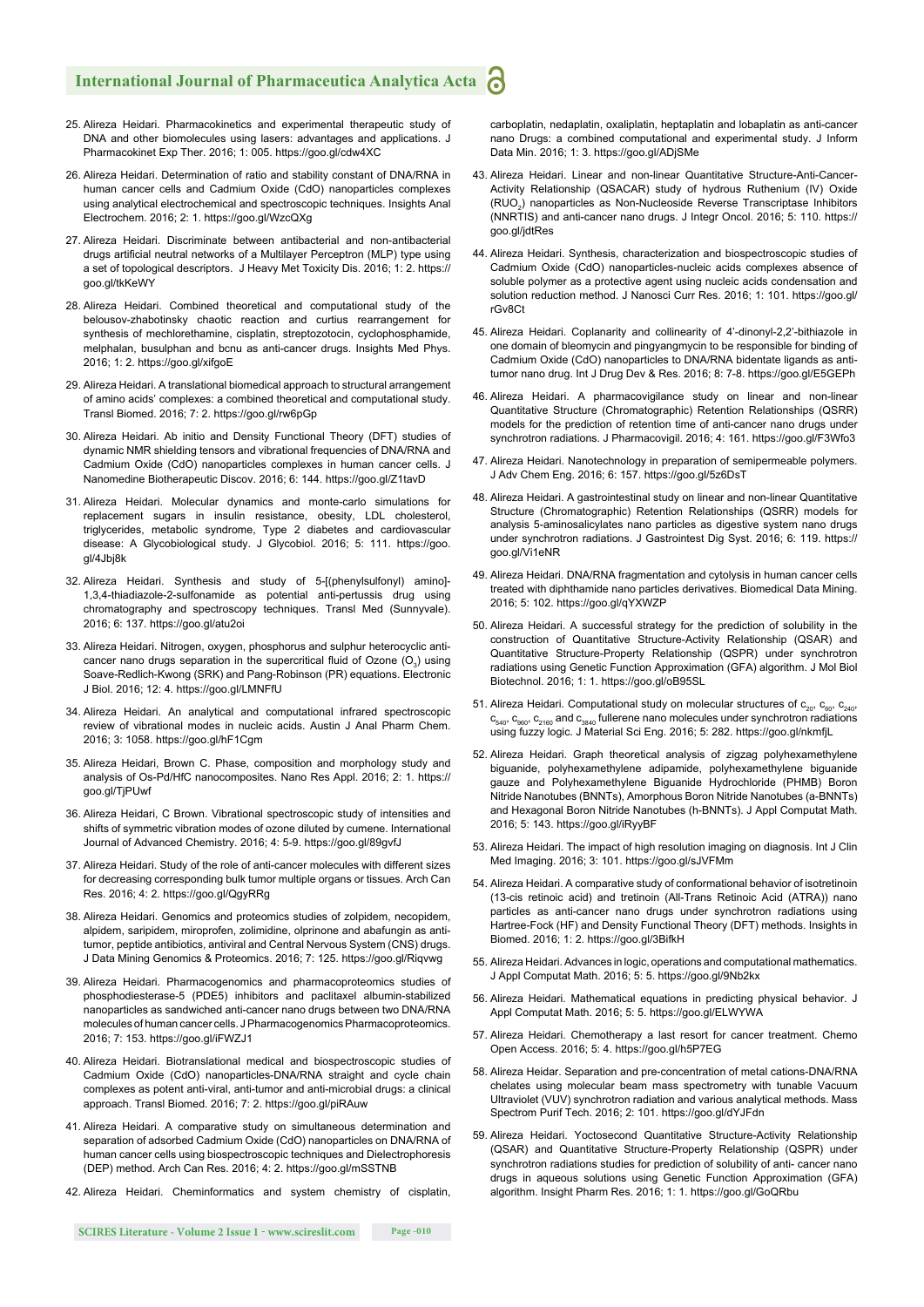- 60. Alireza Heidari. Cancer risk prediction and assessment in human cells under synchrotron radiations using Quantitative Structure Activity Relationship (QSAR) and Quantitative Structure Properties Relationship (QSPR) Studies. Int J Clin Med Imaging. 2016; 3: 516. https://goo.gl/nDoLwF
- 61. Alireza Heidari. A novel approach to biology. Electronic J Biol. 2016; 12: 4. https://goo.gl/xj87Zc
- 62. Alireza Heidari. Innovative biomedical equipment's for diagnosis and treatment. J Bioengineer & Biomedical Sci. 2016; 6: 2. https://goo.gl/VwxK9z
- 63. Alireza Heidari. Integrating precision cancer medicine into healthcare, medicare reimbursement changes and the practice of oncology: trends in oncology medicine and practices. J Oncol Med & Pract. 2016; 1: 2. https:// goo.gl/b6xErb
- 64. Alireza Heidari. Promoting convergence in biomedical and biomaterials sciences and silk proteins for biomedical and biomaterials applications: an introduction to materials in medicine and bioengineering perspectives. J Bioengineer & Biomedical Sci. 2016; 6: 3. https://goo.gl/g6g46n
- 65. Alireza Heidari. X-ray fluorescence and x-ray diffraction analysis on discrete element modeling of nano powder metallurgy processes in optimal container design. J Powder Metall Min. 2017; 6: 1. https://goo.gl/FKSGKV
- 66. Alireza Heidari. Biomolecular spectroscopy and dynamics of nano-sized molecules and clusters as cross- linking-induced anti-cancer and immuneoncology nano drugs delivery in DNA/RNA of human cancer cells' membranes under synchrotron radiations: a payload-based perspective. Arch Chem Res. 2017; 1: 2. https://goo.gl/BHmynE
- 67. Alireza Heidari. Deficiencies in repair of double-standard DNA/RNA-binding molecules identified in many types of solid and liquid tumors oncology in human body for advancing cancer immunotherapy using computer simulations and data analysis. J Appl Bioinforma Comput Biol. 2017; 6: 1. https://goo.gl/1nZ3wt
- 68. Alireza Heidari. Electronic coupling among the five nanomolecules shuts down quantum tunneling in the presence and absence of an applied magnetic field for indication of the dimer or other provide different influences on the magnetic behavior of Single Molecular Magnets (SMMs) as qubits for quantum computing. Glob J Res Rev. 2017; 4: 2. https://goo.gl/d2vmiB
- 69. Alireza Heidari. Polymorphism in nano-sized graphene ligand-induced transformation of Au<sub>38</sub>- xAg<sub>x</sub>/xCu<sub>x</sub>(SPh-tBu)<sub>24</sub> to Au<sub>36</sub>-xAg<sub>x</sub> / xCu<sub>x</sub>(SPh-tBu)<sub>24</sub> (x = 1-12) nanomolecules for synthesis of  $Au_{144}$ - xAg<sub>x</sub>/xCu<sub>x</sub>[(SR)<sub>60</sub>, (SC<sub>4</sub>)<sub>60</sub>,  $\left(\mathsf{SC}_6\right)_{60}, \ \left(\mathsf{SC}_{12}\right)_{60}, \ \left(\mathsf{PET}\right)_{60}, \ \left(\mathsf{p}\text{-MBA}\right)_{60}, \ \left(\mathsf{F}\right)_{60}, \ \left(\mathsf{CI}\right)_{60}, \ \left(\mathsf{Br}\right)_{60}, \ \left(\mathsf{At}\right)_{60}, \ \left(\mathsf{Uus}\right)_{60}$ and (SC<sub>6</sub>H<sub>13</sub>)<sub>60</sub>] nano clusters as anti-cancer Nano drugs. J Nanomater Mol Nanotechnol. 2017; 6: 3. https://goo.gl/ekdq2v
- 70. Alireza Heidari. Biomedical resource oncology and data mining to enable resource discovery in medical, medicinal, clinical, pharmaceutical, chemical and translational research and their applications in cancer research. Int J Biomed Data Min. 2017; 6: 103. https://goo.gl/4Vbovu
- 71. Alireza Heidari. Study of synthesis, pharmacokinetics, pharmacodynamics, dosing, stability, safety and efficacy of olympiadane nanomolecules as agent for cancer enzymotherapy, immunotherapy, chemotherapy, radiotherapy, hormone therapy and targeted therapy under synchrotorn radiation. J Dev Drugs. 2017; 6: 154. https://goo.gl/nhzWUP
- 72. Alireza Heidari. A novel approach to future horizon of top seven biomedical research topics to watch in 2017: alzheimer's, ebola, hypersomnia, Human Immunodeficiency Virus (HIV), Tuberculosis (TB), microbiome/antibiotic resistance and endovascular stroke. J Bioengineer & Biomedical Sci. 2017; 7: 127. https://goo.gl/fxvGSL
- 73. Alireza Heidari. Opinion on Computational Fluid Dynamics (CFD) Technique. Fluid Mech Open Acc. 2017; 4: 157. https://goo.gl/tEmAi9
- 74. Alireza Heidari. Concurrent diagnosis of oncology influence outcomes in emergency general surgery for colorectal cancer and Multiple Sclerosis (MS) treatment using Magnetic Resonance Imaging (MRI) and  $Au_{329}$ (SR) $_{84}$ , Au<sub>329</sub> $xAgx(SR)_{84}$ , Au $_{144}(SR)_{60}$ , Au $_{68}(SR)_{36}$ , Au $_{30}(SR)_{18}$ , Au $_{102}(SPh)_{44}$ , Au $_{38}(SPh)_{24}$ ,  ${\sf Au}_{38}({\sf SC}_2{\sf H}_4{\sf Ph})_{24}$ ,  ${\sf Au}_{21}{\sf S}({\sf SAdm})_{15}$ ,  ${\sf Au}_{36}({\sf pMBA})_{24}$  and  ${\sf Au}_{25}({\sf pMBA})_{18}$  nano clusters. J Surgery Emerg Med. 2017; 1: 21. https://goo.gl/dX9F8g
- 75. Alireza Heidari. Developmental cell biology in adult stem cells death and autophagy to trigger a preventive allergic reaction to common airborne allergens under synchrotron radiation using nanotechnology for therapeutic goals in particular allergy shots (Immunotherapy). Cell Biol (Henderson, NV). 2017; 6: 1. https://goo.gl/tNY5hk
- 76. Alireza Heidari. Changing metal powder characteristics for elimination of the heavy metals toxicity and diseases in disruption of Extracellular Matrix (ECM) proteins adjustment in cancer metastases induced by osteosarcoma, chondrosarcoma, carcinoid, carcinoma, Ewing's sarcoma, fibro sarcoma and secondary hematopoietic solid or soft tissue tumors. J Powder Metall Min. 2017; 6: 170. https://goo.gl/KBjQBJ
- 77. Alireza Heidari. Nanomedicine-based combination anti-cancer therapy between nucleic acids and anti- cancer Nano drugs in covalent nano drugs delivery systems for selective imaging and treatment of human brain tumors using hyaluronic acid, alguronic acid and sodium hyaluronate as anti-cancer nano drugs and nucleic acids delivery under synchrotron radiation. Am J Drug Deliv. 2017; 5: 2. https://goo.gl/G3frCC
- 78. Alireza Heidari. Clinical trials of dendritic cell therapies for cancer exposing vulnerabilities in human cancer cells' metabolism and metabolomics: new discoveries, unique features inform new therapeutic opportunities, biotech's bumpy road to the market and elucidating the biochemical programs that support cancer initiation and progression. J Biol Med Science. 2017; 1: 103. https://goo.gl/1SYfRF
- 79. Alireza Heidari. The design graphene-based nanosheets as a new nanomaterial in anti-cancer therapy and delivery of chemotherapeutics and biological nano drugs for liposomal anti-cancer nano drugs and gene delivery. Br Biomed Bull. 2017; 5: 305. https://goo.gl/msKEsA
- 80. Alireza Heidari. Integrative approach to biological networks for emerging roles of proteomics, genomics and transcriptomics in the discovery and validation of human colorectal cancer biomarkers from DNA/RNA sequencing data under synchrotron radiation. Transcriptomics. 2017; 5: 117. https://goo. gl/af8jyY
- 81. Alireza Heidari. Elimination of the heavy metals toxicity and diseases in disruption of Extracellular Matrix (ECM) proteins and cell adhesion intelligent nanomolecules adjustment in cancer metastases using metalloenzymes and under synchrotron radiation. Lett Health Biol Sci. 2017; 2: 78-81. https://goo. gl/nehCbC
- 82. Alireza Heidari. Treatment of breast cancer brain metastases through a targeted nanomolecule drug delivery system based on dopamine functionalized Multi-Wall Carbon Nanotubes (MWCNTS) coated with nano Graphene Oxide (GO) and Protonated Polyaniline (PANI) in situ during the polymerization of aniline autogenic nanoparticles for the delivery of anticancer Nano drugs under synchrotron radiation. Br J Res. 2017; 4: 16. https:// goo.gl/BDRVuz
- 83. Alireza Heidari. Sedative, analgesic and ultrasound-mediated gastrointestinal nano drugs delivery for gastrointestinal endoscopic procedure, nano druginduced gastrointestinal disorders and nano drug treatment of gastric acidity. Res Rep Gastroenterol. 2017; 1: 1. https://goo.gl/ZxA3AX
- 84. Alireza Heidari. Synthesis, pharmacokinetics, pharmacodynamics, dosing, stability, safety and efficacy of orphan nano drugs to treat high cholesterol and related conditions and to prevent cardiovascular disease under synchrotron radiation. J Pharm Sci Emerg Drugs. 2017; 5: 1. https://goo.gl/QrUUhv
- 85. Alireza Heidari. Non-linear compact proton synchrotrons to improve human cancer cells and tissues treatments and diagnostics through particle therapy accelerators with monochromatic microbeams. J Cell Biol Mol Sci. 2017; 2: 1-5. https://goo.gl/KwXwz5
- 86. Alireza Heidari. Design of targeted metal chelation therapeutics nanocapsules as colloidal carriers and Blood-Brain Barrier (BBB) translocation to targeted deliver anti-cancer nano drugs into the human brain to treat alzheimer's disease under synchrotron radiation. J Nanotechnol Material Sci. 2017; 4: 1-5. https://goo.gl/F7niac
- 87. Ricardo G, Alireza H. Calculations using quantum chemistry for inorganic molecule simulation BeLi<sub>2</sub>SeSi. Science Journal of Analytical Chemistry. 2017; 5: 76–85. https://goo.gl/gDcewu
- 88. Alireza Heidari. Different high-resolution simulations of medical, medicinal, clinical, pharmaceutical and therapeutics oncology of human lung cancer translational anti-cancer nano drugs delivery treatment process under synchrotron and x-ray radiations. J Med Oncol. 2017; 1: 1. https://goo.gl/ cGBcFy
- 89. Alireza Heidari. A modern ethnomedicinal technique for transformation, prevention and treatment of human malignant gliomas tumors into human benign gliomas tumors under synchrotron radiation. Am J Ethnomed. 2017; 4: 10. https://goo.gl/YnpJAD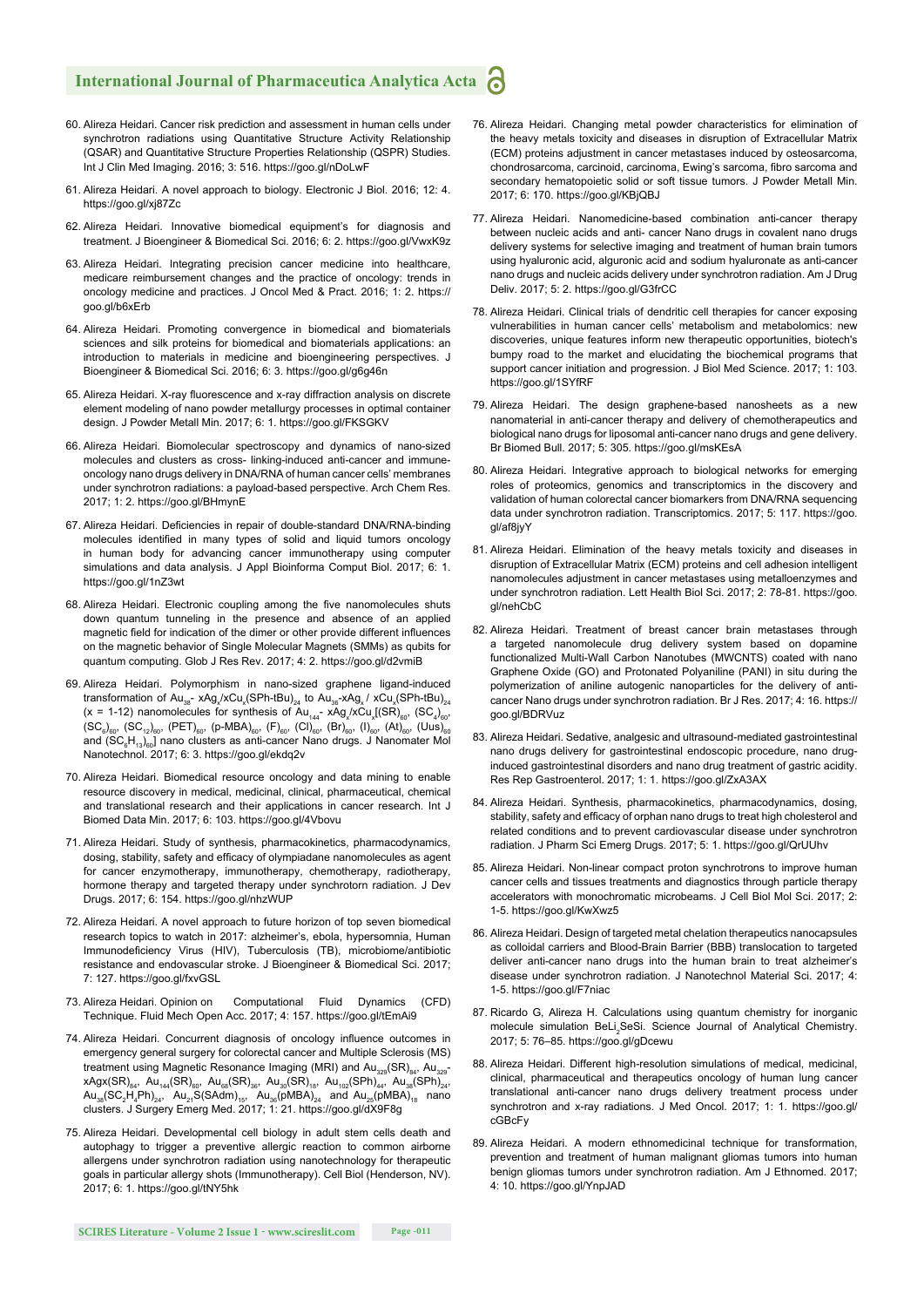- 90. Alireza Heidari. Active targeted nanoparticles for anti-cancer nano drugs delivery across the blood- brain barrier for human brain cancer treatment, Multiple Sclerosis (MS) and alzheimer's diseases using chemical modifications of anti-cancer nano drugs or drug-nanoparticles through Zika Virus (ZIKV) nanocarriers under synchrotron radiation. J Med Chem Toxicol. 2017; 2: 1-5. https://goo.gl/EsFrJK
- 91. Alireza Heidari. Investigation of medical, medicinal, clinical and pharmaceutical applications of Estradiol, Mestranol (Norlutin), Norethindrone (NET), Norethisterone Acetate (NETA), Norethisterone Enanthate (NETE) and testosterone nanoparticles as biological imaging, cell labeling, antimicrobial agents and anti-cancer nano drugs in nanomedicines based drug delivery systems for anti-cancer targeting and treatment. Parana Journal of Science and Education (PJSE). 2017; 3: 10-19. https://goo.gl/AGPny9
- 92. Alireza Heidari. A comparative computational and experimental study on different vibrational biospectroscopy methods, techniques and applications for human cancer cells in tumor tissues simulation, modeling, research, diagnosis and treatment. Open J Anal Bioanal Chem. 2017; 1: 14-20. https:// goo.gl/XDHQZH
- 93. Alireza Heidari. Combination of DNA/RNA Ligands and linear/non-linear visible-synchrotron radiation- driven N-doped ordered mesoporous Cadmium Oxide (CdO) nanoparticles photocatalysts channels resulted in an interesting synergistic effect enhancing catalytic anti-cancer activity. Enz Eng. 2017; 6: 1. https://goo.gl/okURML
- 94. Alireza Heidari. Modern approaches in designing ferritin, ferritin light chain, transferrin, beta-2 transferrin and bacterioferritin-based anti-cancer nano drugs encapsulating nanosphere as DNA-binding Proteins from Starved Cells (DPS). Mod Appro Drug Des. 2017; 1: 504. https://goo.gl/kQULGu
- 95. Alireza Heidari. Potency of human interferon β-1a and human interferon β-1b in enzymotherapy, immunotherapy, chemotherapy, radiotherapy, hormone therapy and targeted therapy of encephalomyelitis disseminate/Multiple Sclerosis (MS) and Hepatitis A, B, C, D, E, F and G virus enter and targets liver cells. J Proteomics Enzymol. 2017; 6: 1. https://goo.gl/wwcC4Z
- 96. Alireza Heidari. Transport therapeutic active targeting of human brain tumors enable anti-cancer nanodrugs delivery across the Blood-Brain Barrier (BBB) to treat brain diseases using nanoparticles and nanocarriers under synchrotron radiation. J Pharm Pharmaceutics. 2017; 4: 1-5. https://goo. gl/22sLHQ
- 97. Heidari A, Brown C. Combinatorial therapeutic approaches to DNA/RNA and Benzylpenicillin (Penicillin G), Fluoxetine Hydrochloride (Prozac and Sarafem), Propofol (Diprivan), Acetylsalicylic Acid (ASA) (Aspirin), Naproxen Sodium (Aleve and Naprosyn) and Dextromethamphetamine nanocapsules with surface conjugated DNA/RNA to targeted nano drugs for enhanced anti-cancer efficacy and targeted cancer therapy using nano drugs delivery systems. Ann Adv Chem. 2017; 1: 61-69. https://goo.gl/SJLpXc
- 98. Alireza Heidari. High-resolution simulations of human brain cancer translational nano drugs delivery treatment process under synchrotron radiation. J Transl Res. 2017; 1: 1-3. https://goo.gl/5nh97h
- 99. Alireza Heidari. Investigation of anti-cancer nano drugs' effects' trend on human pancreas cancer cells and tissues prevention, diagnosis and treatment process under synchrotron and x-ray radiations with the passage of time using mathematica. Current Trends Anal Bioanal Chem. 2017; 1: 36- 41. https://goo.gl/qGx7MV
- 100. Alireza Heidari. Pros and cons controversy on molecular imaging and dynamics of double-standard DNA/RNA of human preserving stem cells-binding nano molecules with Androgens/Anabolic Steroids (AAS) or testosterone derivatives through tracking of helium-4 nucleus (Alpha Particle) using synchrotron radiation. Arch Biotechnol Biomed. 2017; 1: 67-100. https://goo.gl/atd9yc
- 101. Alireza Heidari. Visualizing metabolic changes in probing human cancer cells and tissues metabolism using vivo  $1H$  or proton NMR.  $13C$  NMR. <sup>15</sup>N NMR and <sup>31</sup>P NMR spectroscopy and self-organizing maps under synchrotron radiation. SOJ Mater Sci Eng. 2017; 5: 1-6. https://goo.gl/ G2o1Hx
- 102. Alireza Heidari. Cavity Ring-Down Spectroscopy (CRDS), circular dichroism spectroscopy, cold vapour atomic fluorescence spectroscopy and correlation spectroscopy comparative study on malignant and benign human cancer cells and tissues with the passage of time under synchrotron radiation. Enliven: Challenges Cancer Detect Ther. 2017; 4: 001. https:// goo.gl/9BwfhW
- 103. Alireza Heidari. Laser spectroscopy, laser-induced breakdown spectroscopy and laser-induced plasma spectroscopy comparative study on malignant and benign human cancer cells and tissues with the passage of time under synchrotron radiation. Int J Hepatol Gastroenterol. 2017; 3: 79-084. https://goo.gl/bqzHhC
- 104. Alireza Heidari. Time-resolved spectroscopy and time-stretch spectroscopy comparative study on malignant and benign human cancer cells and tissues with the passage of time under synchrotron radiation. Enliven: Pharmacovigilance and Drug Safety. 2017; 4: 1. https://goo.gl/t1yfVi
- 105. Alireza Heidari. Overview of the role of vitamins in reducing negative effect of Decapeptyl (Triptorelin Acetate or Pamoate Salts) on prostate cancer cells and tissues in prostate cancer treatment process through transformation of malignant prostate tumors into benign prostate tumors under synchrotron radiation. Open J Anal Bioanal Chem. 2017; 1: 21-26. https://goo.gl/3DVsM6
- 106. Alireza Heidari. Electron Phenomenological Spectroscopy, Electron Paramagnetic Resonance (EPR) Spectroscopy and Electron Spin Resonance (ESR) Spectroscopy comparative study on malignant and benign human cancer cells and tissues with the passage of time under synchrotron radiation. Austin J Anal Pharm Chem. 2017; 4: 1091.
- Alireza Heidari. Therapeutic nanomedicine different high-resolution experimental images and computational simulations for human brain cancer cells and tissues using nanocarriers deliver DNA/RNA to brain tumors under synchrotron radiation with the passage of time using mathematica and MATLAB. Madridge J Nano Tech Sci. 2017; 2: 77-83. https://goo.gl/kNtS4P
- 108. Alireza Heidari. A consensus and prospective study on restoring Cadmium Oxide (CdO) nanoparticles sensitivity in recurrent ovarian cancer by extending the Cadmium Oxide (CdO) nanoparticles-free interval using synchrotron radiation therapy as antibody-drug conjugate for the treatment of limited-stage small cell diverse epithelial cancers. Cancer Clin Res Rep. 2017; 1: 1. https://goo.gl/Q9G5hw
- 109. Alireza Heidari. A novel and modern experimental imaging and spectroscopy comparative study on malignant and benign human cancer cells and tissues with the passage of time under white synchrotron radiation. Cancer Sci Res Open Access. 2017; 4: 1-8. https://goo.gl/ do22xp
- 110. Alireza Heidari. Different high-resolution simulations of medical, medicinal, clinical, pharmaceutical and therapeutics oncology of human breast cancer translational nano drugs delivery treatment process under synchrotron and x-ray radiations. J Oral Cancer Res. 2017; 1: 12-18. https://goo.gl/yt8348
- 111. Alireza Heidari. Vibrational Decihertz (dHz), Centihertz (cHz), Millihertz (mHz), Microhertz (μHz), Nanohertz (nHz), Picohertz (pHz), Femtohertz (fHz), Attohertz (aHz), Zeptohertz (zHz) and Yoctohertz (yHz) imaging and spectroscopy comparative study on malignant and benign human cancer cells and tissues under synchrotron radiation. International Journal of Biomedicine. 2017; 7: 335-340. https://goo.gl/iL7EcN
- 112. Alireza Heidari. Force spectroscopy and fluorescence spectroscopy comparative study on malignant and benign human cancer cells and tissues with the passage of time under synchrotron radiation. EC Cancer. 2017; 2: 239-246. https://goo.gl/jYvDPQ
- 113. Alireza Heidari. Photoacoustic spectroscopy, photoemission spectroscopy and photothermal spectroscopy comparative study on malignant and benign human cancer cells and tissues with the passage of time under synchrotron radiation. BAOJ Cancer Res Ther. 2017; 3: 45-52. https://goo. gl/crdHkV
- 114. Alireza Heidari. J-Spectroscopy, Exchange Spectroscopy (EXSY), Nuclear Overhauser Effect Spectroscopy (NOESY) and Total Correlation Spectroscopy (TOCSY) comparative study on malignant and benign human cancer cells and tissues under synchrotron radiation. EMS Eng Sci J. 2017; 1: 6-13. https://goo.gl/Guj4uh
- 115. Alireza Heidari. Neutron spin echo spectroscopy and spin noise spectroscopy comparative study on malignant and benign human cancer cells and tissues with the passage of time under synchrotron radiation. Int J Biopharm Sci. 2017; 1: 103-107. https://goo.gl/nAKdZz
- 116. Alireza Heidari. Vibrational Decahertz (daHz), Hectohertz (hHz), Kilohertz (kHz), Megahertz (MHz), Gigahertz (GHz), Terahertz (THz), Petahertz (PHz), Exahertz (EHz), Zettahertz (ZHz) and Yottahertz (YHz) Imaging and spectroscopy comparative study on malignant and benign human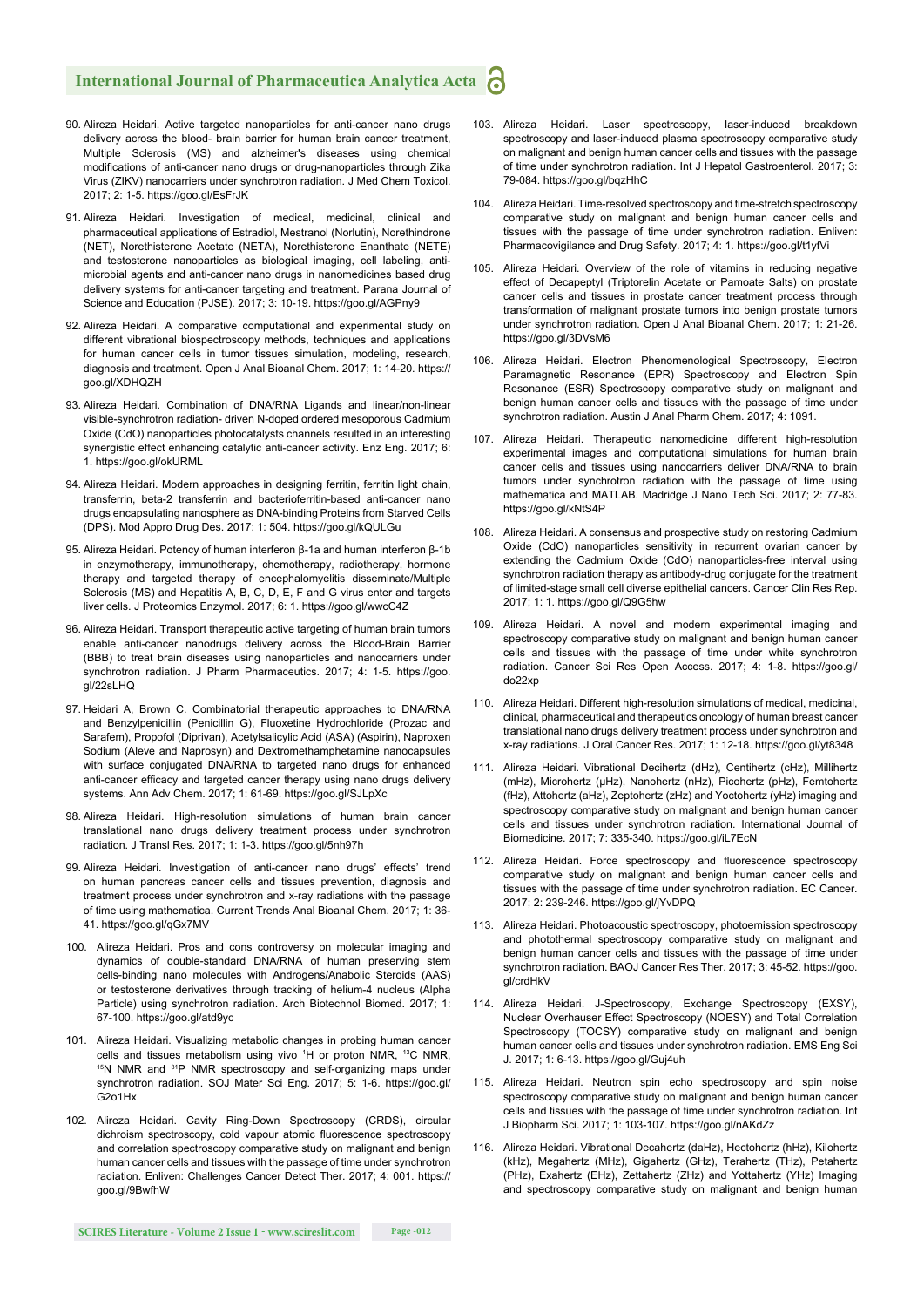cancer cells and tissues under synchrotron radiation. Madridge J Anal Sci Instrum. 2017; 2: 41-46. https://goo.gl/q3xFwN

- 117. Alireza Heidari. Two-dimensional infrared correlation spectroscopy, linear two-dimensional infrared spectroscopy and non-linear two-dimensional infrared spectroscopy comparative study on malignant and benign human cancer cells and tissues under synchrotron radiation with the passage of time. J Mater Sci Nanotechnol. 2018; 6: 101. https://goo.gl/d6SBxX
- 118. Alireza Heidari. Fourier Transform Infrared (FTIR) Spectroscopy, Near-Infrared Spectroscopy (NIRS) and Mid-Infrared Spectroscopy (MIRS) comparative study on malignant and benign human cancer cells and tissues under synchrotron radiation with the passage of time. Int J Nanotechnol Nanomed. 2018; 3: 1-6. https://goo.gl/TnHYTX
- 119. Alireza Heidari. Infrared photo dissociation spectroscopy and infrared correlation table spectroscopy comparative study on malignant and benign human cancer cells and tissues under synchrotron radiation with the passage of time. Austin Pharmacol Pharm. 2018; 3: 1011.
- 120. Alireza Heidari. Novel and transcendental prevention, diagnosis and treatment strategies for investigation of interaction among human blood cancer cells, tissues, tumors and metastases with synchrotron radiation under anti-cancer nano drugs delivery efficacy using matlab modeling and simulation. Madridge J Nov Drug Res. 2017; 1: 18-24. https://goo.gl/ fpSpb1
- 121. Alireza Heidari. Comparative study on malignant and benign human cancer cells and tissues with the passage of time under synchrotron radiation. Open Access J Trans Med Res. 2018; 2: 26-32. https://goo.gl/NXdb83
- 122. Marcia RRG, Ricardo G, Alireza H. Planting of jaboticaba trees for landscape repair of degraded area. Landscape Architecture and Regional Planning. 2018; 3: 1-9. https://goo.gl/jzUJLq
- 123. Alireza Heidari. Fluorescence spectroscopy, phosphorescence spectroscopy and luminescence spectroscopy comparative study on malignant and benign human cancer cells and tissues under synchrotron radiation with the passage of time. SM J Clin Med Imaging. 2018; 4: 1018.
- 124. Alireza Heidari. Nuclear Inelastic Scattering Spectroscopy (NISS) and Nuclear Inelastic Absorption Spectroscopy (NIAS) comparative study on malignant and benign human cancer cells and tissues under synchrotron radiation. Int J Pharm Sci. 2018; 2: 1-14. https://goo.gl/6g6qRZ
- 125. Alireza Heidari. X-Ray Diffraction (XRD), Powder X-Ray Diffraction (PXRD) and Energy-Dispersive X- Ray Diffraction (EDXRD) comparative study on malignant and benign human cancer cells and tissues under synchrotron radiation. J Oncol Res. 2018; 2: 1-14. https://goo.gl/3dUK5W
- 126. Alireza Heidari. Correlation two-dimensional Nuclear Magnetic Resonance (NMR) (2D-NMR) (COSY) imaging and spectroscopy comparative study on malignant and benign human cancer cells and tissues under synchrotron radiation. EMS Cancet Sci J. 2018; 1: 1. https://goo.gl/h2si7G
- 127. Alireza Heidari. Thermal spectroscopy, photothermal spectroscopy, thermal microspectroscopy, photothermal microspectroscopy, thermal macrospectroscopy and photothermal macrospectroscopy comparative study on malignant and benign human cancer cells and tissues with the passage of time under synchrotron radiation. SM J Biometrics Biostat. 2018; 3: 1024.
- 128. Alireza Heidari. A modern and comprehensive experimental biospectroscopic comparative study on human common cancers' cells, tissues and tumors before and after synchrotron radiation therapy. Open Acc J Oncol Med. 2018; 1: 1-10. https://goo.gl/TccDsy
- 129. Alireza Heidari. Heteronuclear correlation experiments such as Heteronuclear Single-Quantum Correlation Spectroscopy (HSQC), Heteronuclear Multiple-Quantum Correlation Spectroscopy (HMQC) and Heteronuclear Multiple-Bond Correlation Spectroscopy (HMBC) comparative study on malignant and benign human endocrinology and thyroid cancer cells and tissues under synchrotron radiation. J Endocrinol Thyroid Res. 2018; 3: 1-7. https://goo.gl/NiH5fw
- 130. Alireza Heidari. Nuclear Resonance Vibrational Spectroscopy (NRVS), Nuclear Inelastic Scattering Spectroscopy (NISS), Nuclear Inelastic Absorption Spectroscopy (NIAS) and Nuclear Resonant Inelastic X-Ray Scattering Spectroscopy (NRIXSS) comparative study on malignant and benign human cancer cells and tissues under synchrotron radiation. Int J Bioorg Chem Mol Biol. 2018; 6: 1-5. https://goo.gl/FVVbqN
- 131. Alireza Heidari. A novel and modern experimental approach to vibrational

circular dichroism spectroscopy and video spectroscopy comparative study on malignant and benign human cancer cells and tissues with the passage of time under white and monochromatic synchrotron radiation. Glob J Endocrinol Metab. 2018; 1: 1-6. https://goo.gl/ogAMDW

- 132. Alireza Heidari. Pros and cons controversy on heteronuclear correlation experiments such as Heteronuclear Single-Quantum Correlation Spectroscopy (HSQC), Heteronuclear Multiple-Quantum Correlation Spectroscopy (HMQC) and Heteronuclear Multiple-Bond Correlation Spectroscopy (HMBC) comparative study on malignant and benign human cancer cells and tissues under synchrotron radiation. EMS Pharma J. 2018; 1: 2-8.
- 133. Alireza Heidari. A modern comparative and comprehensive experimental biospectroscopic study on different types of infrared spectroscopy of malignant and benign human cancer cells and tissues with the passage of time under synchrotron radiation. J Analyt Molecul Tech. 2018; 3: 1-8. https://goo.gl/D4H3Ck
- 134. Alireza Heidari. Investigation of cancer types using synchrotron technology for proton beam therapy: an experimental biospectroscopic comparative study. European Modern Studies Journal. 2018; 2: 13-29. https://goo.gl/ zDD53D
- 135. Alireza Heidari. Saturated spectroscopy and unsaturated spectroscopy comparative study on malignant and benign human cancer cells and tissues with the passage of time under synchrotron radiation. Imaging J Clin Medical Sci. 2018; 5: 1-7. https://goo.gl/jXMCWJ
- 136. Alireza Heidari. Small-Angle Neutron Scattering (SANS) and Wide-Angle X-Ray Diffraction (WAXD) comparative study on malignant and benign human cancer cells and tissues under synchrotron radiation. Int J Bioorg Chem Mol Biol. 2018; 6: 1-6. https://goo.gl/Umwvhy
- 137. Alireza Heidari. Investigation of bladder cancer, breast cancer, colorectal cancer, endometrial cancer, kidney cancer, leukemia, liver, lung cancer, melanoma, non- hodgkin lymphoma, pancreatic cancer, prostate cancer, thyroid cancer and non- melanoma skin cancer using synchrotron technology for proton beam therapy: an experimental biospectroscopic comparative study. Ther Res Skin Dis. 2018; 1: 1-9. https://goo.gl/4U3ZXi
- 138. Alireza Heidari. Attenuated Total Reflectance Fourier Transform Infrared (ATR–FTIR) spectroscopy, Micro–Attenuated Total Reflectance Fourier Transform Infrared (Micro–ATR–FTIR) spectroscopy and Macro– Attenuated Total Reflectance Fourier Transform Infrared (Macro-ATR-FTIR) spectroscopy comparative study on malignant and benign human cancer cells and tissues under synchrotron radiation with the passage of time. International Journal of Chemistry Papers. 2018; 2: 1–12.
- 139. Alireza Heidari. Mossbauer spectroscopy, mossbauer emission spectroscopy and <sup>57</sup>Fe mossbauer spectroscopy comparative study on malignant and benign human cancer cells and tissues under synchrotron radiation. Acta Scientific Cancer Biology. 2018; 2.3: 17-20. https://goo.gl/ FhuLdU
- 140. Alireza Heidari. Comparative study on malignant and benign human cancer cells and tissues under synchrotron radiation with the passage of time. Organic & Medicinal Chem IJ. 2018; 6: 555676.
- 141. Alireza Heidari. Correlation spectroscopy, exclusive correlation Spectroscopy and total correlation spectroscopy comparative study on malignant and benign human AIDS–related cancers cells and tissues with the passage of time under synchrotron radiation. Int J Bioanal Biomed. 2018; 2: 1–7. https://goo.gl/k6cPxp
- 142. Alireza Heidari. Biomedical instrumentation and applications of biospectroscopic methods and techniques in malignant and benign human cancer cells and tissues studies under synchrotron radiation and anti– cancer nano drugs delivery. Am J Nanotechnol Nanomed. 2018; 1: 1–9. https://goo.gl/QNmMQr
- 143. Alireza Heidari. Vivo <sup>1</sup>H or Proton NMR, <sup>13</sup>C NMR, <sup>15</sup>N NMR and <sup>31</sup>P NMR spectroscopy comparative study on malignant and benign human cancer cells and tissues under synchrotron radiation. Ann Biomet Biostat. 2018; 1: 1001.
- 144. Alireza Heidari. Grazing–Incidence Small–Angle Neutron Scattering (GISANS) and Grazing–Incidence X–Ray Diffraction (GIXD) comparative study on malignant and benign human cancer cells, tissues and tumors under synchrotron radiation. Ann Cardiovasc Surg. 2018; 1: 1006. https:// goo.gl/62juJL